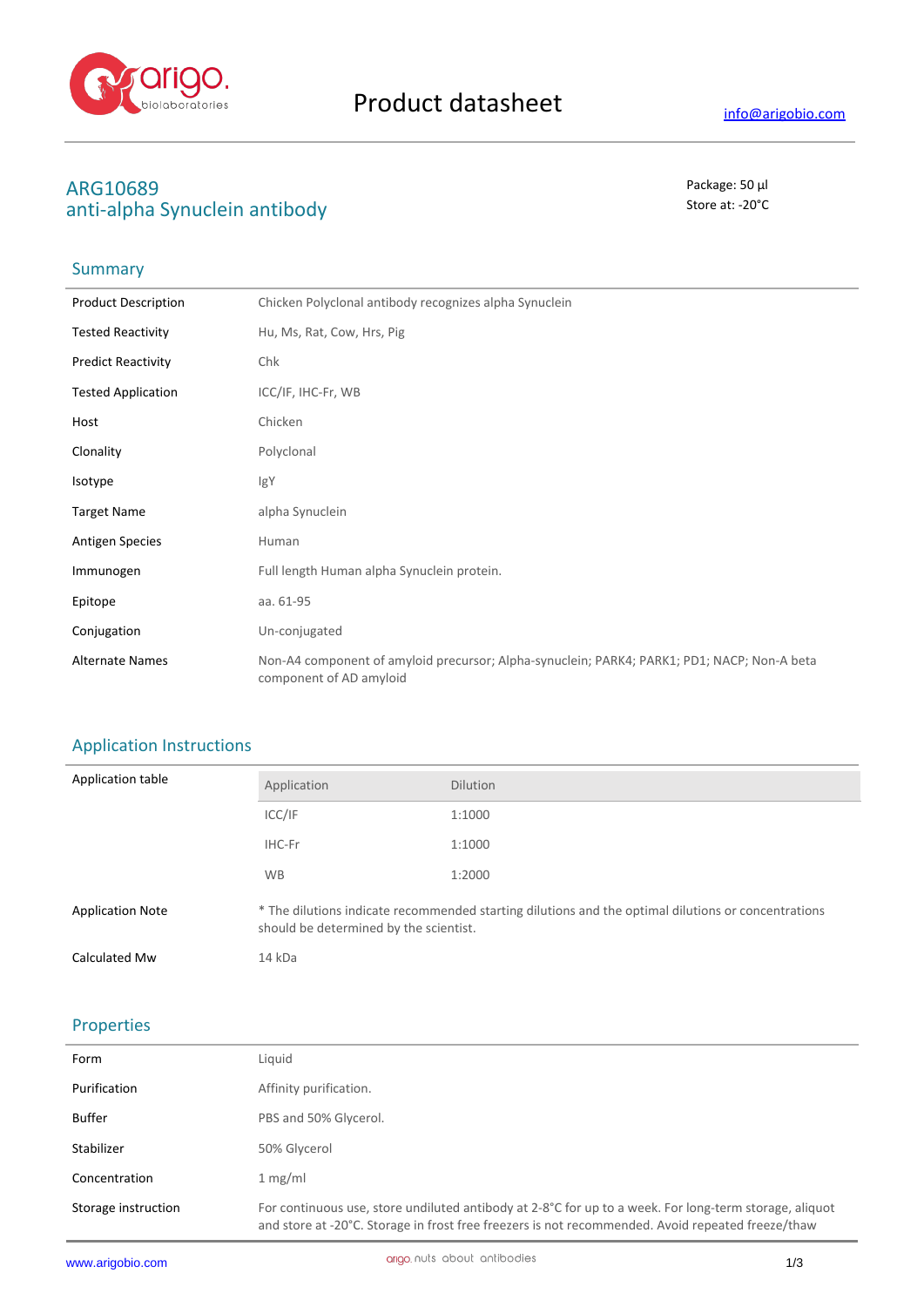cycles. Suggest spin the vial prior to opening. The antibody solution should be gently mixed before use.

Note For laboratory research only, not for drug, diagnostic or other use.

## Bioinformation

| Gene Symbol     | <b>SNCA</b>                                                                                                 |
|-----------------|-------------------------------------------------------------------------------------------------------------|
| Gene Full Name  | synuclein, alpha (non A4 component of amyloid precursor)                                                    |
| Background      | Alpha-synuclein is a member of the synuclein family, which also includes beta- and gamma-synuclein.         |
|                 | Synucleins are abundantly expressed in the brain and alpha- and beta-synuclein inhibit phospholipase D2     |
|                 | selectively. SNCA may serve to integrate presynaptic signaling and membrane trafficking. Defects in SNCA    |
|                 | have been implicated in the pathogenesis of Parkinson disease. SNCA peptides are a major component of       |
|                 | amyloid plagues in the brains of patients with Alzheimer's disease. Four alternatively spliced transcripts  |
|                 | encoding two different isoforms have been identified for this gene. [provided by RefSeq, Mar 2009]          |
| <b>Function</b> | May be involved in the regulation of dopamine release and transport. Induces fibrillization of microtubule- |
|                 | associated protein tau. Reduces neuronal responsiveness to various apoptotic stimuli, leading to a          |
|                 | decreased caspase-3 activation. [UniProt]                                                                   |

### Images



#### **ARG10689 anti-alpha Synuclein antibody ICC/IF image**

Immunocytochemistry: Mixed Rat neuron-glial cultures stained with ARG10689 anti-alpha Synuclein antibody (red) and co-stained with monoclonal antibody to MAP2 (green). ARG10689 anti-alpha Synuclein antibody stains vesicular structures the perikarya and processes of the neurons in this image. Note that some of the neuronal perikarya contain much more alpha-synuclein than others. The blue channel shows the localization of DNA.



### **ARG10689 anti-alpha Synuclein antibody IHC-Fr image**

Immunohistochemistry: Frozen section of Rat cerebellum stained with ARG10689 anti-alpha Synuclein antibody (red) at 1:3000 dilution and costained with ARG52312 anti-GFAP antibody (green) at 1:5000 dilution. DAPI (blue) for nuclear staining. (Sample preparation: Following transcardial perfusion of Rat with 4% paraformaldehyde, brain was post fixed for 24 hours, cut to 45 µM, and free-floating sections were stained with above antibodies.)

The alpha synuclein protein is concentrated in presynaptic regions in the granular and molecular layers, while GFAP antibody stains the network of Bergmann and astroglial cells.